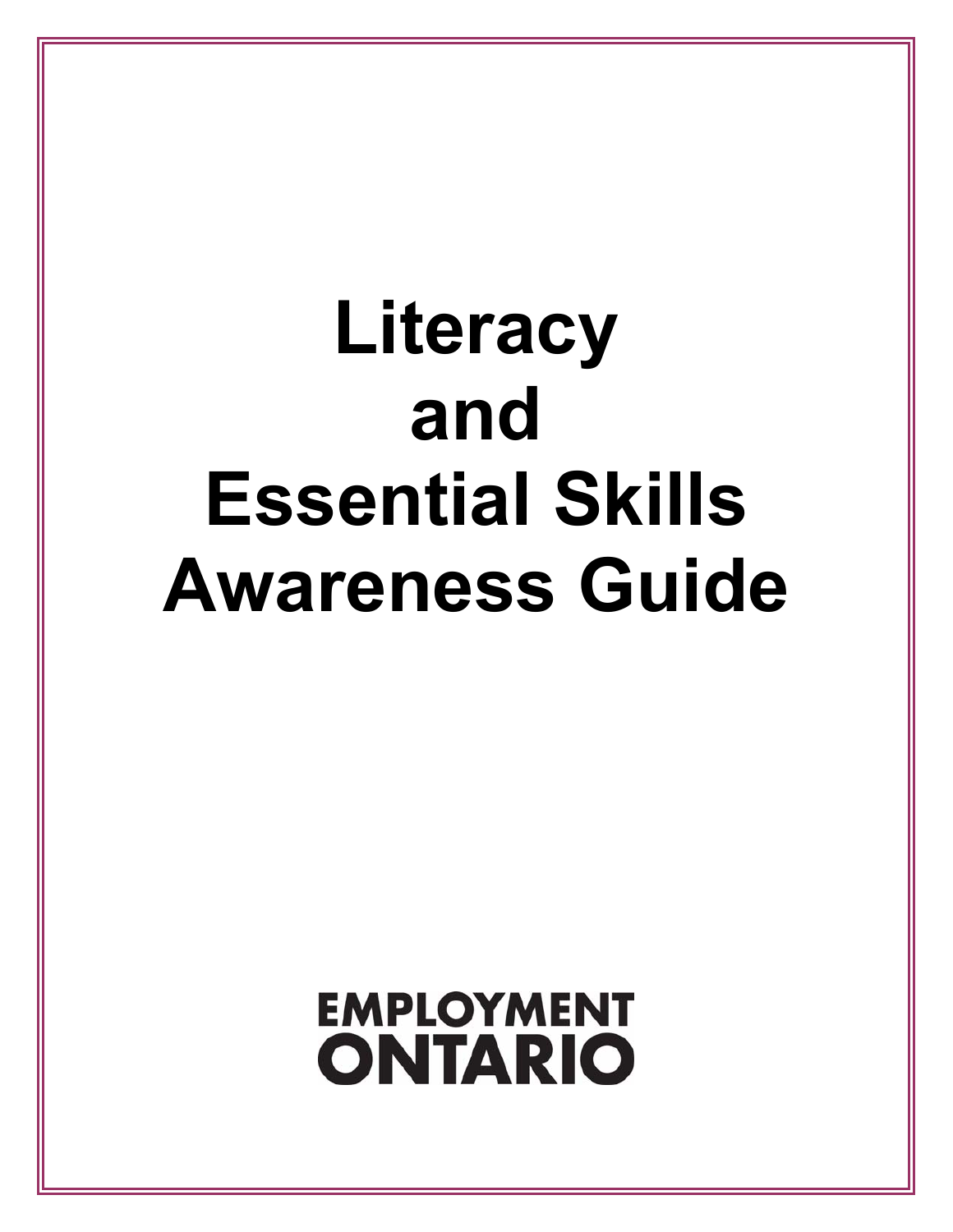### **Credits**

The following Regional Literacy Networks in Eastern Ontario developed the *Literacy and Essential Skills Awareness Guide*:

> Literacy Ontario Central South (LOCS) Ottawa Community Coalition for Literacy (OCCL) Literacy Link Eastern Ontario (LLEO)

The networks would like to thank the Employment Service Providers across the eastern region of Ontario that allowed us the opportunity to meet with them and review any needs assessment currently being used with adults seeking services.

The networks would like to thank the team from Centre Moi j'apprends for translation and adaptation services provided to this project.

LOCS, OCCL and LLEO gratefully acknowledge the funding provided by Employment Ontario to research and develop this product.

Cette publication est disponible en francais.

## **EMPLOYMENT ONTARIO**

© LOCS, OCCL and LLEO, 2009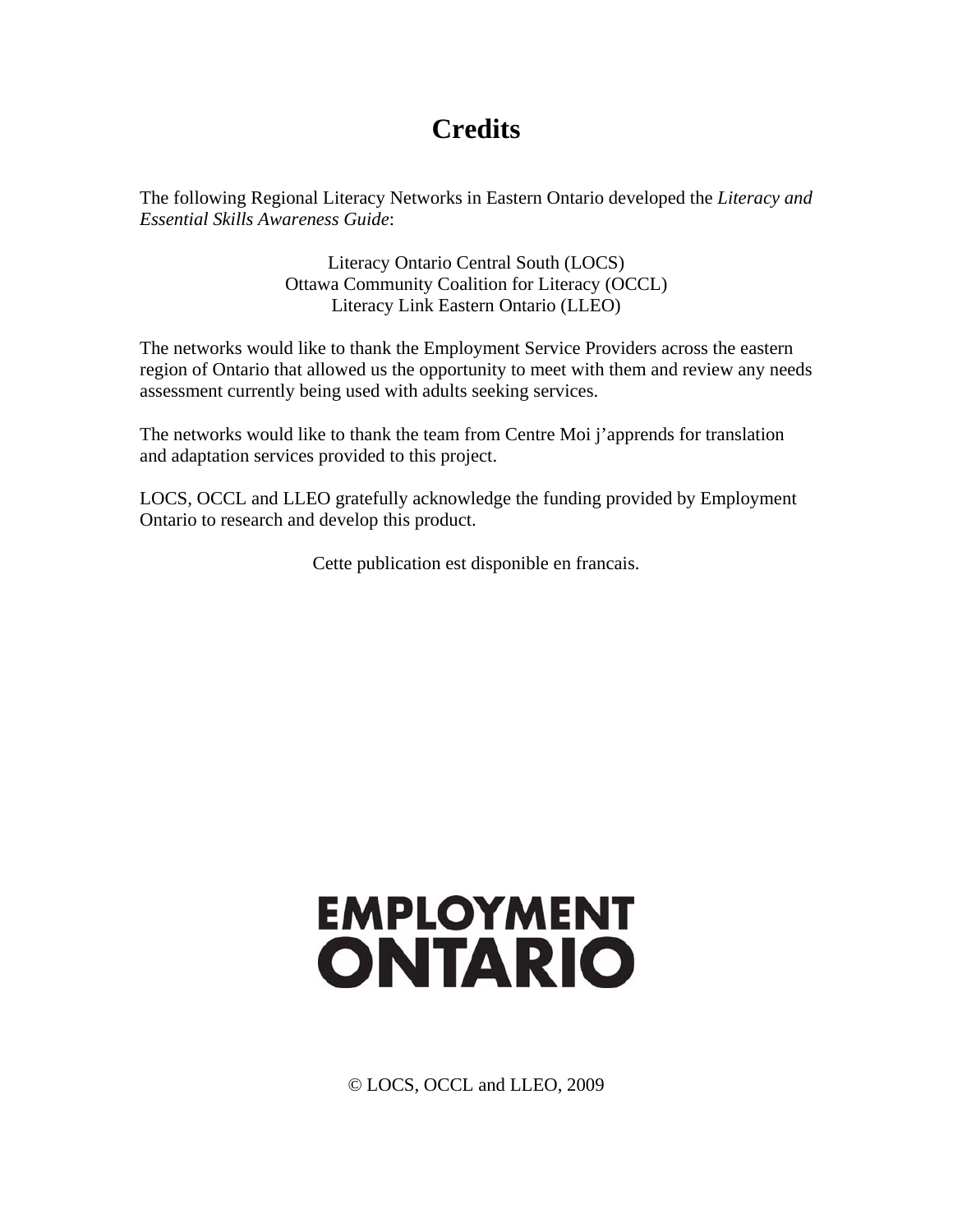## **Table of Contents**

| What are the signs your client may need literacy and Essential Skills     |  |
|---------------------------------------------------------------------------|--|
|                                                                           |  |
|                                                                           |  |
|                                                                           |  |
|                                                                           |  |
| Finding out if your client can benefit from Literacy and Essential Skills |  |
|                                                                           |  |
|                                                                           |  |
|                                                                           |  |
|                                                                           |  |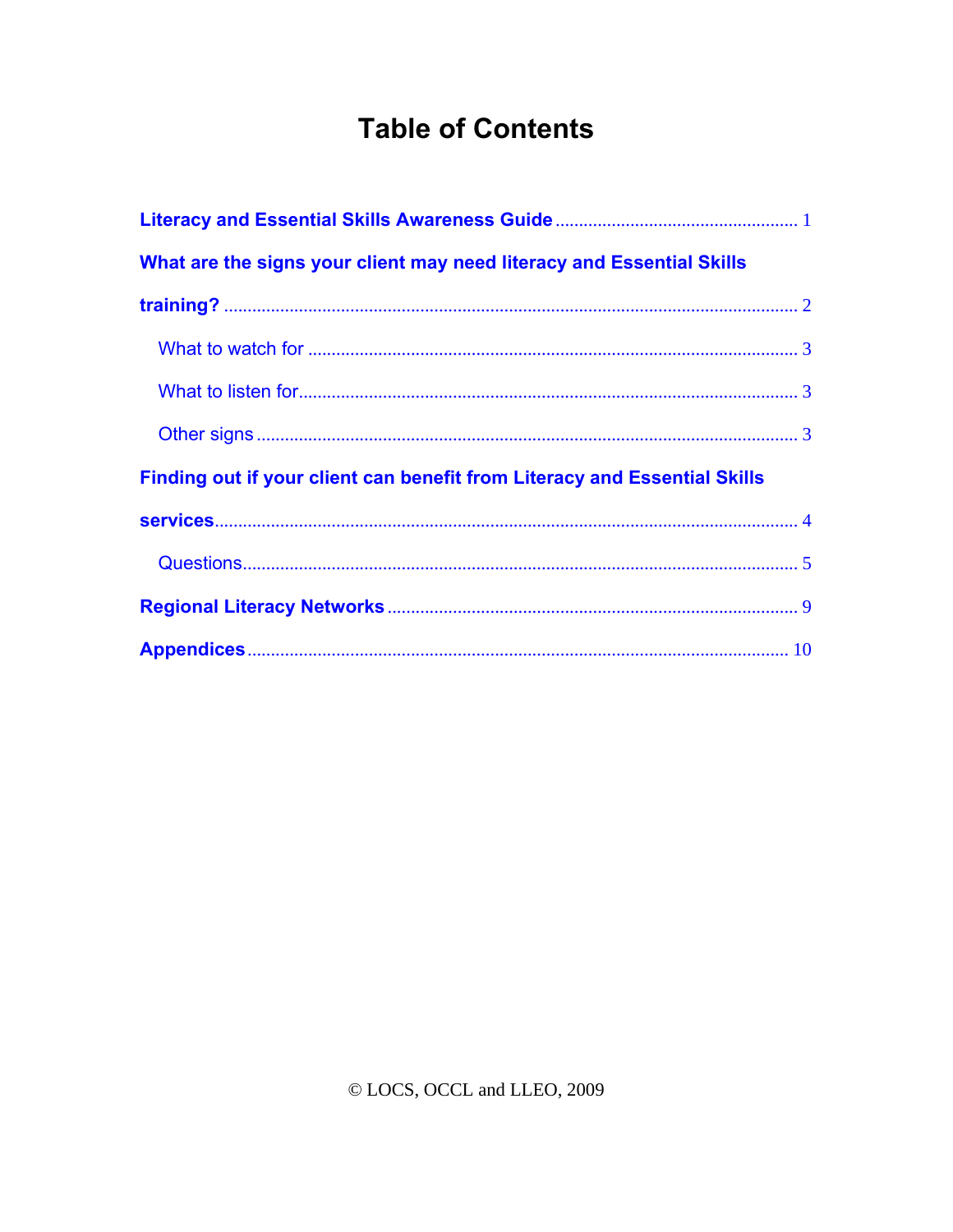## **Literacy and Essential Skills Awareness Guide**

<span id="page-3-0"></span>The *Literacy and Essential Skills Awareness Guide* provides tips to assist you to identify clients who need to improve their Literacy and Essential Skills. Some clients will have to upgrade these skills in order to be successful in completing the terms of the Back/Return to Work Action Plan. We have included questions you can ask clients in order to find out more about their educational background and literacy skills as well as information to guide your interpretation of their responses.

The *Guide* also identifies the adult regional literacy network in your area. The network can provide information, referral services and, in some cases, literacy assessments for clients you think may benefit from Literacy and Essential Skills programming.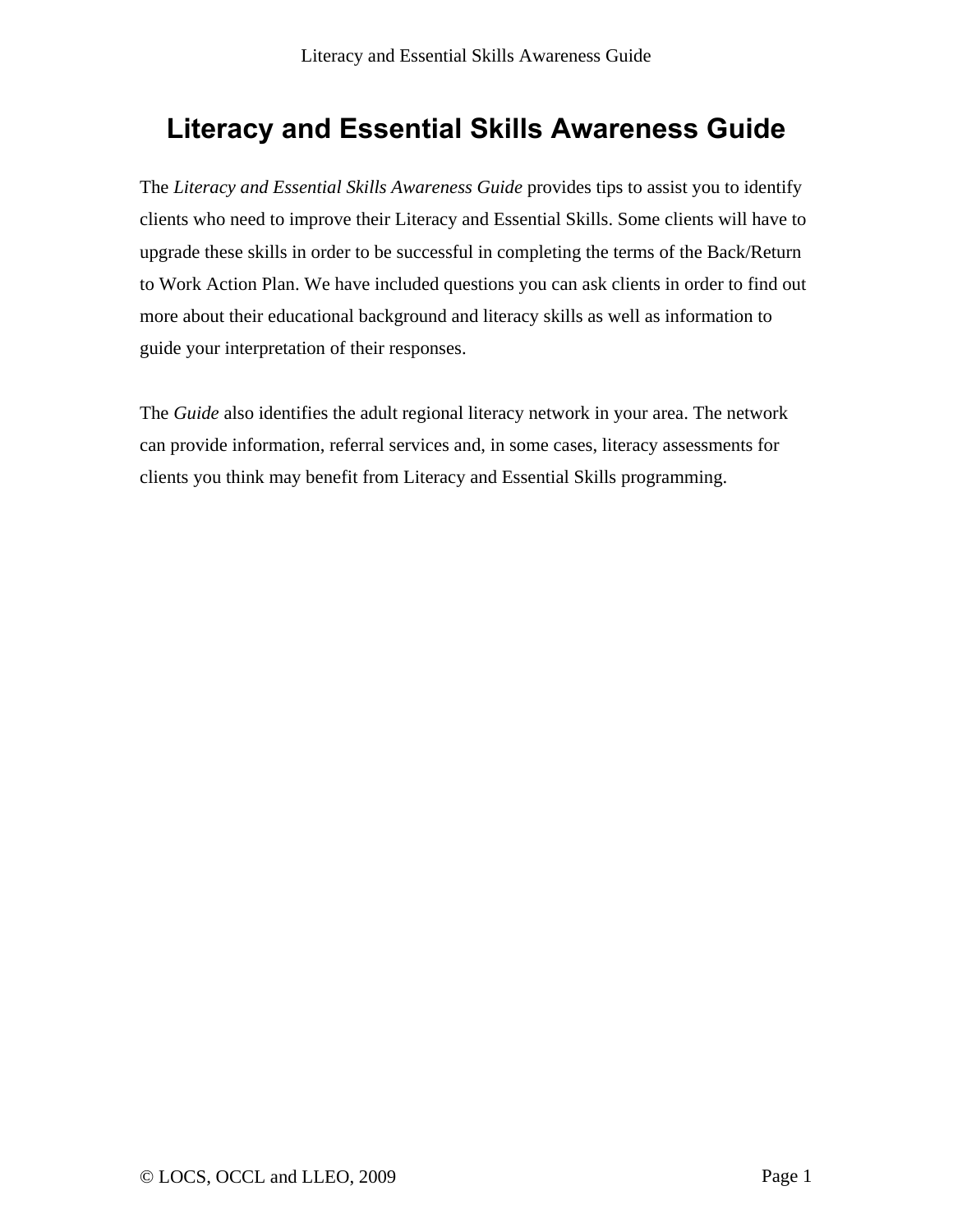## <span id="page-4-0"></span>**What are the signs your client may need Literacy and Essential Skills training?**

Many adults will not reveal they have a literacy problem, and in some cases they don't recognize that they have a need. Literacy is more than being able to read or write. It also includes oral communication, computer skills, problem solving and working with others.

Very few adults (less than 1%) are not able to read or write. However, 42% of Canadian adults do not have the literacy skills to fully cope in today's technological and information-based society. Many adults have developed great coping strategies over the years and are quite adept at hiding their problem.

It is important to know that an adult's literacy level may not correlate with educational attainment. This means that someone who has a Grade 12 diploma doesn't necessarily have adequate literacy skills that correspond with that grade level. As mentioned, many adults with low levels of literacy do not recognize they have a problem or that literacy challenges are preventing them from achieving their goals. For more information, please see *Literacy and Essential Skills Survey in Renfrew County* in the Appendix at the end of this *Guide*.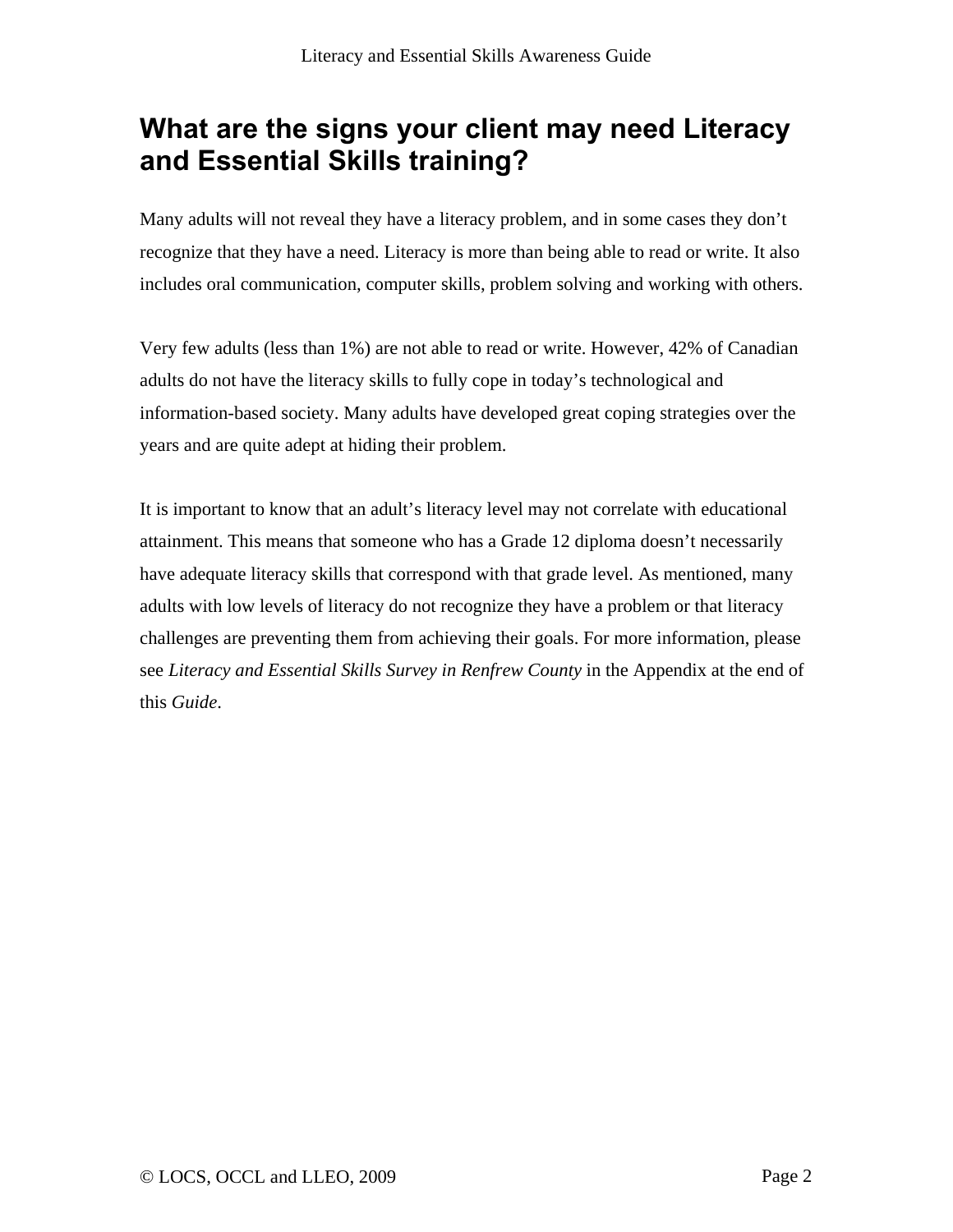#### <span id="page-5-0"></span>What to watch for

- $\checkmark$  tendency to fidget
- $\checkmark$  quick eye movements when reading
- $\checkmark$  slower than normal writing speed
- $\checkmark$  a finger used as a guide on the page when reading
- $\checkmark$  habit of mouthing the words when reading silently
- $\checkmark$  difficulty filling out forms
- $\checkmark$  misuse of upper and lower case letters
- $\checkmark$  use of illustrations or other aids to 'guess' words and meaning

#### <span id="page-5-1"></span>What to listen for

- $\checkmark$  "I don't have time to fill these papers out now. Can I take them home?"
- $\checkmark$  "I'll read it later."
- $\checkmark$  "My spelling is not very good."
- $\checkmark$  "I'll remember, just tell me."
- "I forgot my glasses."
- $\checkmark$  "The lighting is very poor in here. If I tell you the answers, could you fill in the form?"

#### <span id="page-5-2"></span>Other signs

- $\checkmark$  appears to lack motivation
- $\checkmark$  makes little or no eye contact
- $\checkmark$  is slow to follow instructions
- $\checkmark$  is consistently late or very early for appointments
- $\checkmark$  never writes down appointments or takes any kind of notes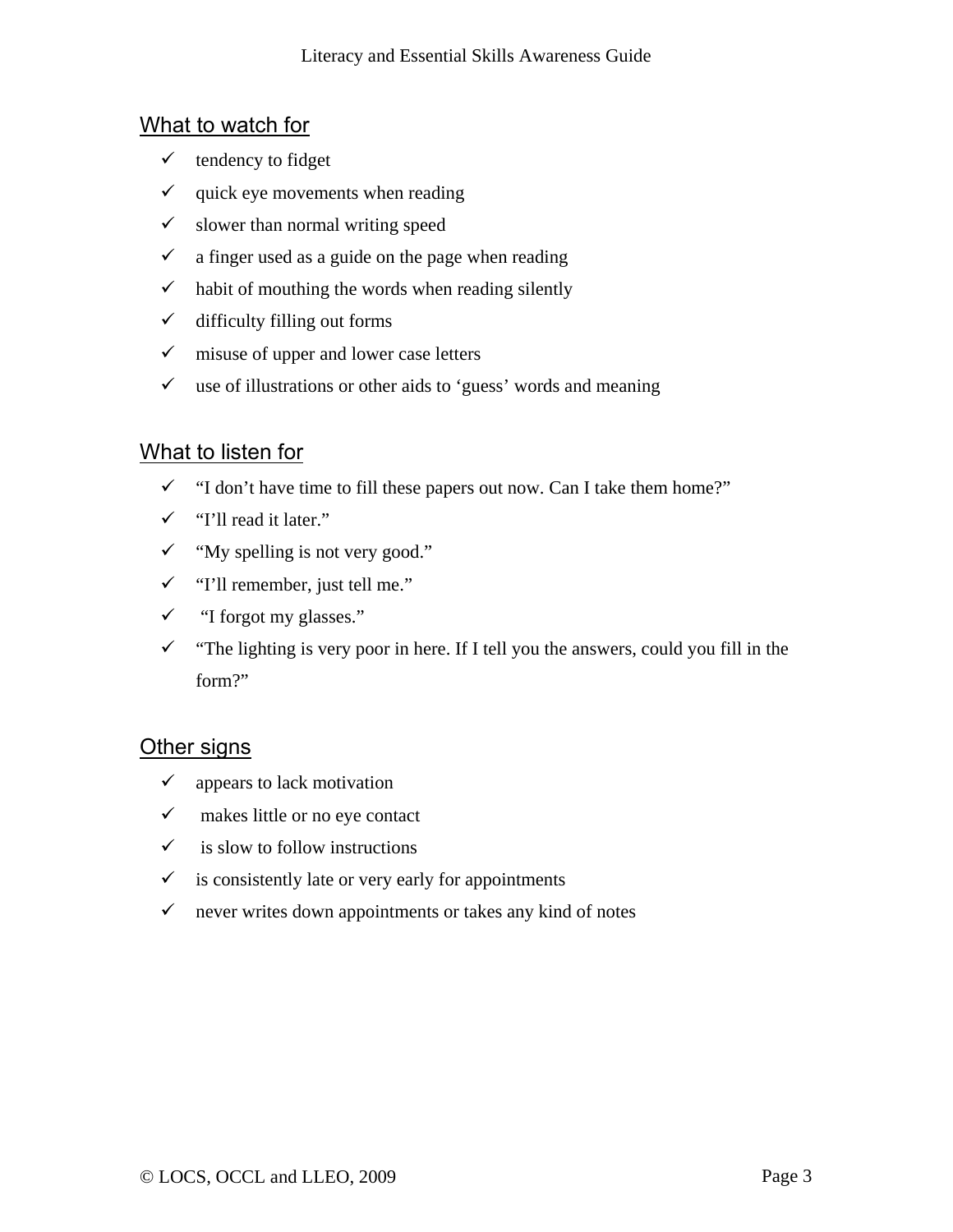## <span id="page-6-0"></span>**Finding out if your client can benefit from Literacy and Essential Skills services**

If you have concerns, try asking your client some of the questions below. Have a conversation with your client. This is not a test!

We have included some information to guide your interpretation of your client's responses. Some answers may indicate there may be other issues the client needs to deal with. Also, the overall responses (rather than one response) should be considered when deciding if the client would benefit from Literacy and Essential Skills training.

**NOTE:** We have provided a *Report Form* (Appendix 3) for recording your client's responses and your comments.

It is important to note that a client may continue to work with you while upgrading at a Literacy and Basic Skills (LBS) agency. In some cases, a client must complete the training in the LBS agency as a first step to achieving a long-term goal (e.g. Second Career).

**NOTE:** When a client's mother tongue is not English or French, it may be more appropriate to refer the client to an English-as-a-Second-Language or a French-as-a-Second-Language program.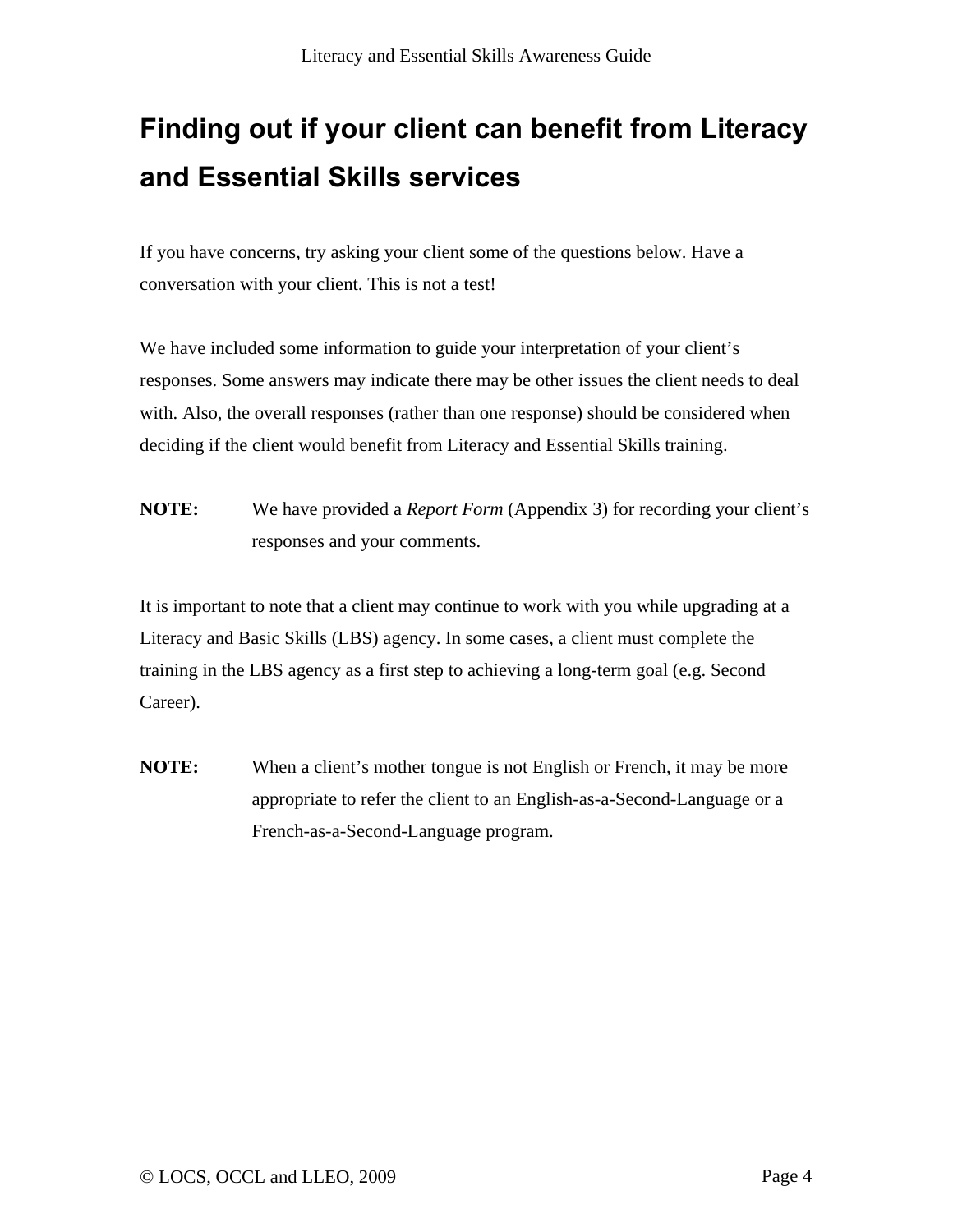#### <span id="page-7-0"></span>Questions

#### **1) What was the last grade of school you completed?**

| Answer                            | <b>Recommendation</b> |
|-----------------------------------|-----------------------|
| Grade 8 or less                   | May refer to LBS      |
| Grade 9 to 12                     | May refer to LBS      |
| Upgrading                         | May refer to LBS      |
| $GED*$                            | May refer to LBS      |
| Post Secondary (did not complete) | May refer to LBS      |

\* Some employers, colleges and universities do not accept the GED.

#### **a) At what school? (Name, City, Province, etc.)**

This question is asked because not all schools are alike and they change over time. You want to try to find out what type of school your client attended – a vocational or technical high school, some kind of special education program or a small rural school that may have had limited resources. These are just a few possibilities that could indicate you should refer your client to a Literacy and Basic Skills (LBS) agency for skills upgrading prior to entering training or looking for employment.

#### **b) When?**

You may refer a client to an LBS agency to refresh and upgrade skills who has been out of high school five or more years, and did not graduate.

The education system has changed over the years. A Grade 12 completed 20 years ago may be very different from one completed two years ago. In some cases, you may refer a client to an LBS agency to develop new skills (e.g. computer).

A client may not have used a particular skill over the past several years (e.g. measurement) but may be required to use it in a new job or training opportunity. It would be appropriate for you to refer this client to an LBS agency to refresh this skill.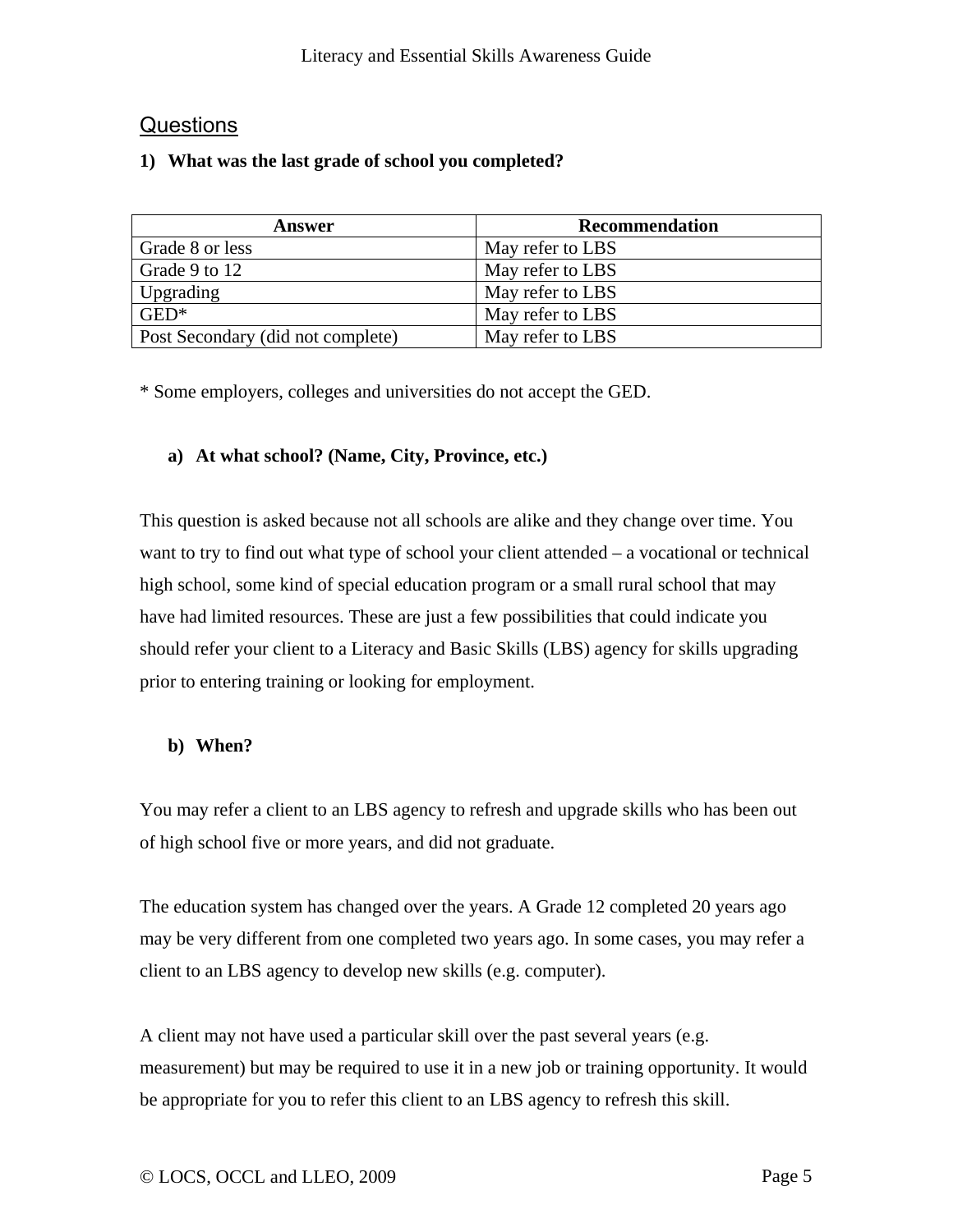#### **c) Do you feel you have the skills of your last grade completed?**

Your client may feel some skills have weakened because they have not been used for several years. You may refer your client to a Literacy and Basic Skills (LBS) agency to refresh these skills in order to be better prepared for a new job or further training.

#### **2) What subjects did you enjoy and do well in at school? What subjects were difficult for you?**

The subjects that were enjoyable and successful for your client (as well as those that presented problems) can likely be identified. The former may indicate building blocks for further training and the latter areas that require attention in order for your client to succeed. You may refer your client to an LBS agency to assist with realistic goal setting and refresh skills in subjects not used for a number of years. The client may have less difficulty with these subjects if the LBS agency provides the training in a different format. The agency can also help the client to understand why the subjects are relevant.

#### **3) Were you ever tested for learning disabilities? If you were, do you remember anything about the results?**

This question gives the client the opportunity to disclose any learning disabilities and how they affected school performance. You may also get information from your client about the test results and strategies used to cope with the learning disability. You may refer your client to an LBS agency for further assessments and training.

#### **4) Did you ever miss school for long periods of time because of illness, suspension, etc?**

This question gives the client the opportunity to talk about the reasons for educational gaps. It also allows the client to explain why school was not completed or took a long time. You may find out about the circumstances or behaviour that made success at school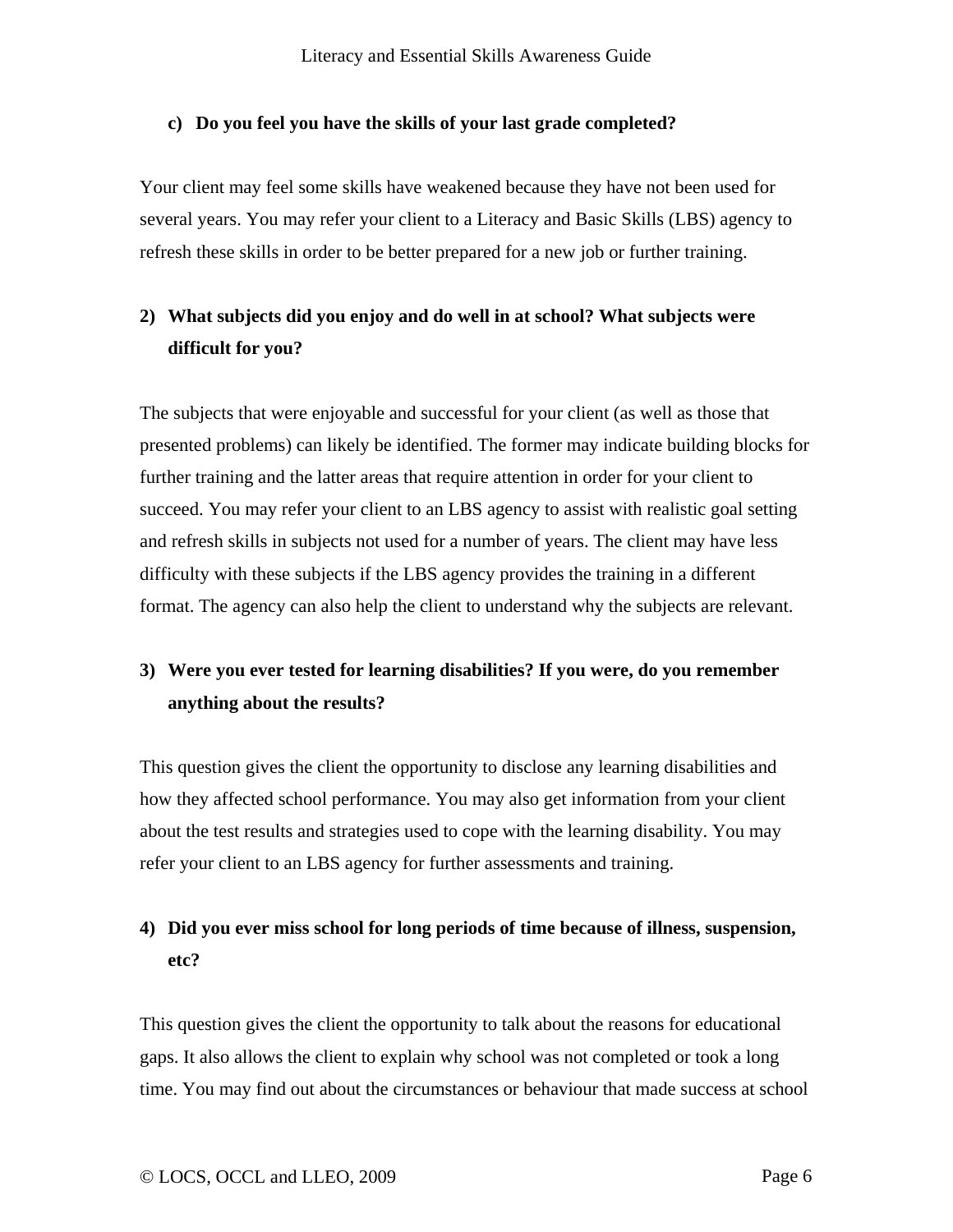difficult for your client. You may feel that now is a better time for your client to work on education in an adult setting through an LBS agency.

#### **5) How do you feel about your reading, writing and math skills?**

This question is non-threatening (as opposed to "Can you read and write well?") and gives the client the opportunity to talk about their feelings about these skills. Sometimes a client will recognize which skills are strong and which need further development but may not be aware of the need to upgrade some skills in order to move forward. You may refer the client to an LBS agency to further develop reading, writing and math skills, especially those that directly relate to education and employment goals.

#### **6) Do you have a computer at home? If you do, how do you use it?**

This question gives the client the opportunity to talk about comfort with a computer and how it is used. The client may also identify other computer skills to develop in order to meet their goal. You may refer your client to an LBS program to learn basic computer skills as well as reading, writing and math.

#### **7) Do you have a driver's licence?**

This question gives the client the opportunity to demonstrate the ability to study and prepare for written and practical tests. It also will confirm whether your client has a skill that many employers require. You may refer a client without a driver's licence to an LBS agency to learn how to study and prepare for the written test.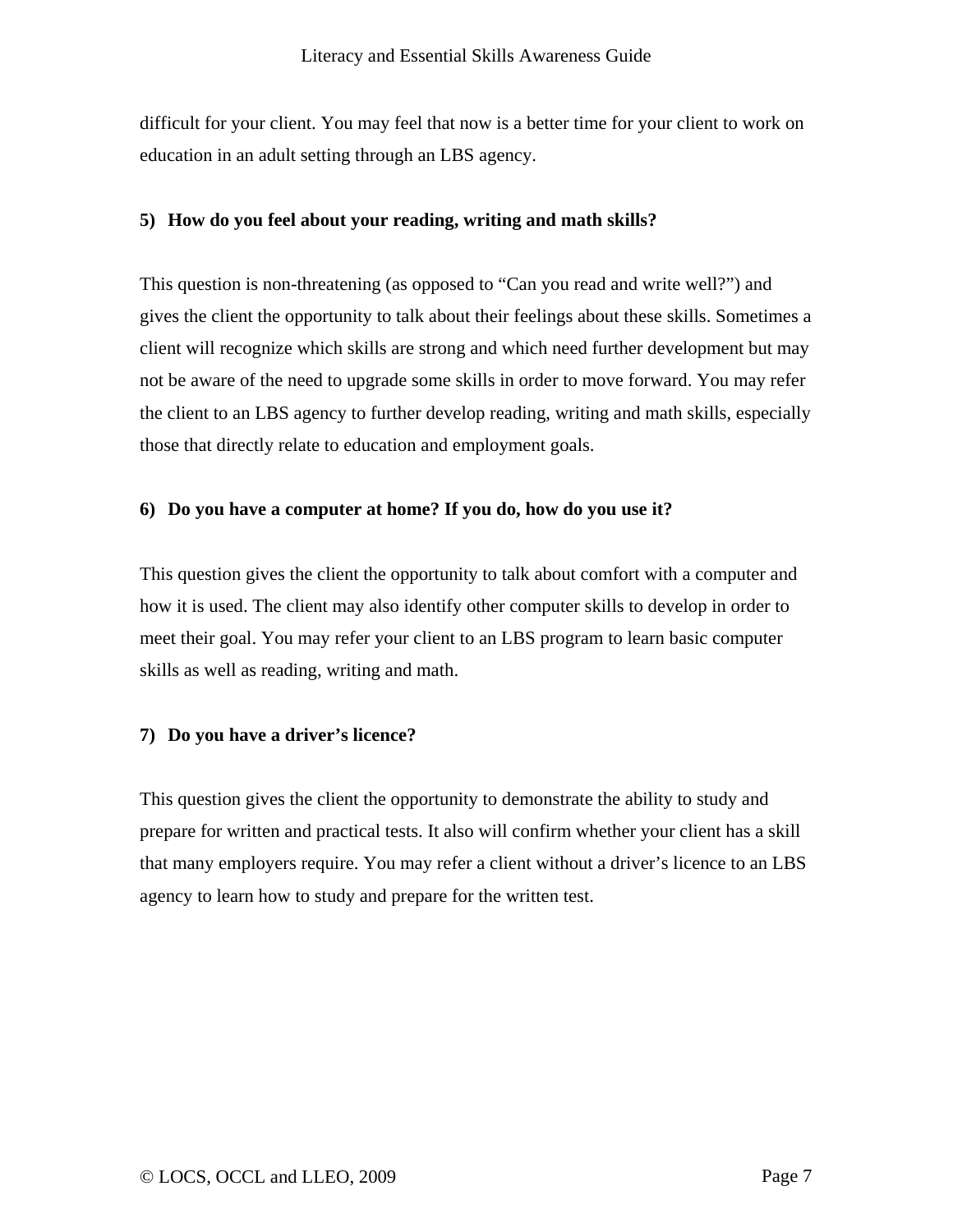#### **8) Do you have any other licences or certificates that are up-to-date? (CPR, Smart Serve, etc.)**

This question gives the client the opportunity to talk about other types of training taken successfully and the certificates employers may require. If the client has taken other forms of training, this shows a willingness and ability to learn new skills outside of the traditional education system. When licenses or certificates are required to meet a goal, you may refer your client to an LBS agency to prepare for the examination.

#### **a) Where did you take the training? When?**

These questions give the client the opportunity to identify both where and when the training took place. You may refer your client to an LBS agency to prepare for recertification when licences or certificates need to be renewed.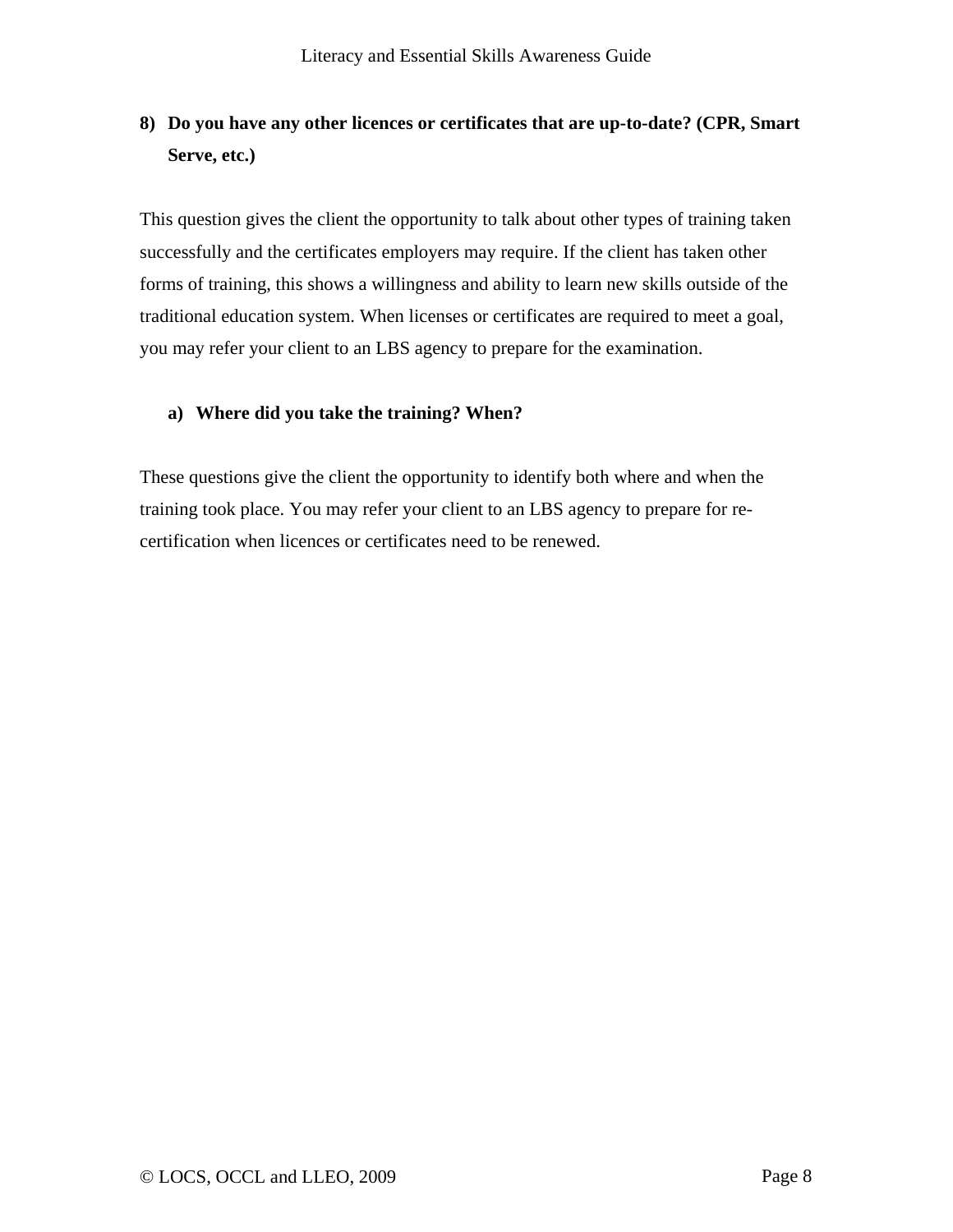## **Regional Literacy Networks**

#### <span id="page-11-0"></span>**Literacy Ontario Central South**

113 Park St. South, Suite 203 Peterborough ON K9J 3R8 Phone: 705-749-0675 Fax: 705-749-1883 Email: [lesley@locs.on.ca](mailto:lesley@locs.on.ca) Website: [www.locs.on.ca](http://www.locs.on.ca/)

#### **Ottawa Community Coalition for Literacy**

211 Bronson Avenue, Room 107 Ottawa, ON K1R 6H5 Phone: 613-233-3232 Fax: 613-233-0299 Email: [marywiggin@occl.ca](mailto:marywiggin@occl.ca) Website: [www.occl.ca](http://www.occl.ca/)

#### **Literacy Link Eastern Ontario**

837 Princess Street, Suite 203A Kingston, ON K7L 1G8 Phone: 613-507-5307 Fax: 613-507-5174 Email: [edlleo@lleo.ca](mailto:edlleo@lleo.ca) Website: [www.lleo.ca](http://www.lleo.ca/)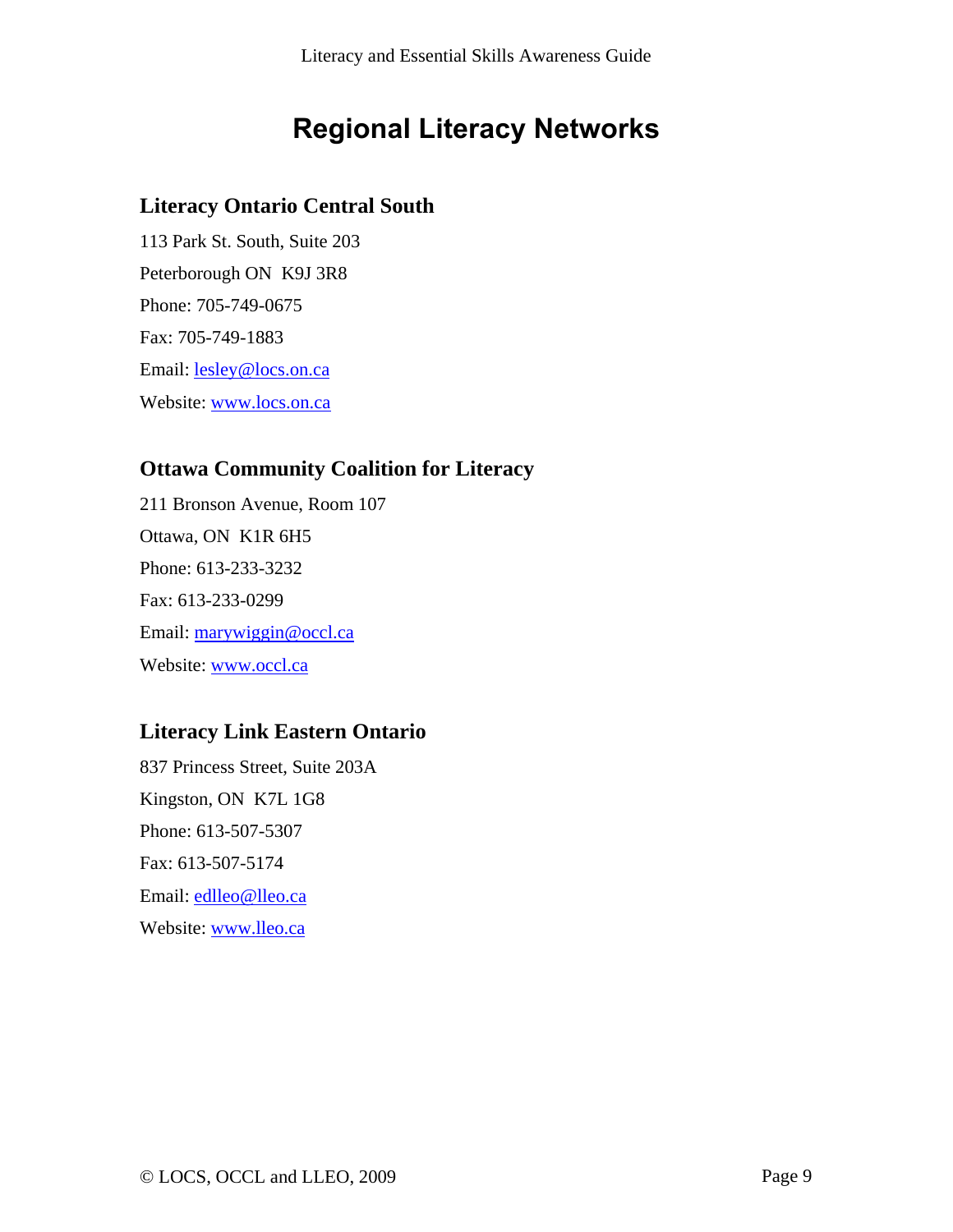## **Appendices**

<span id="page-12-0"></span>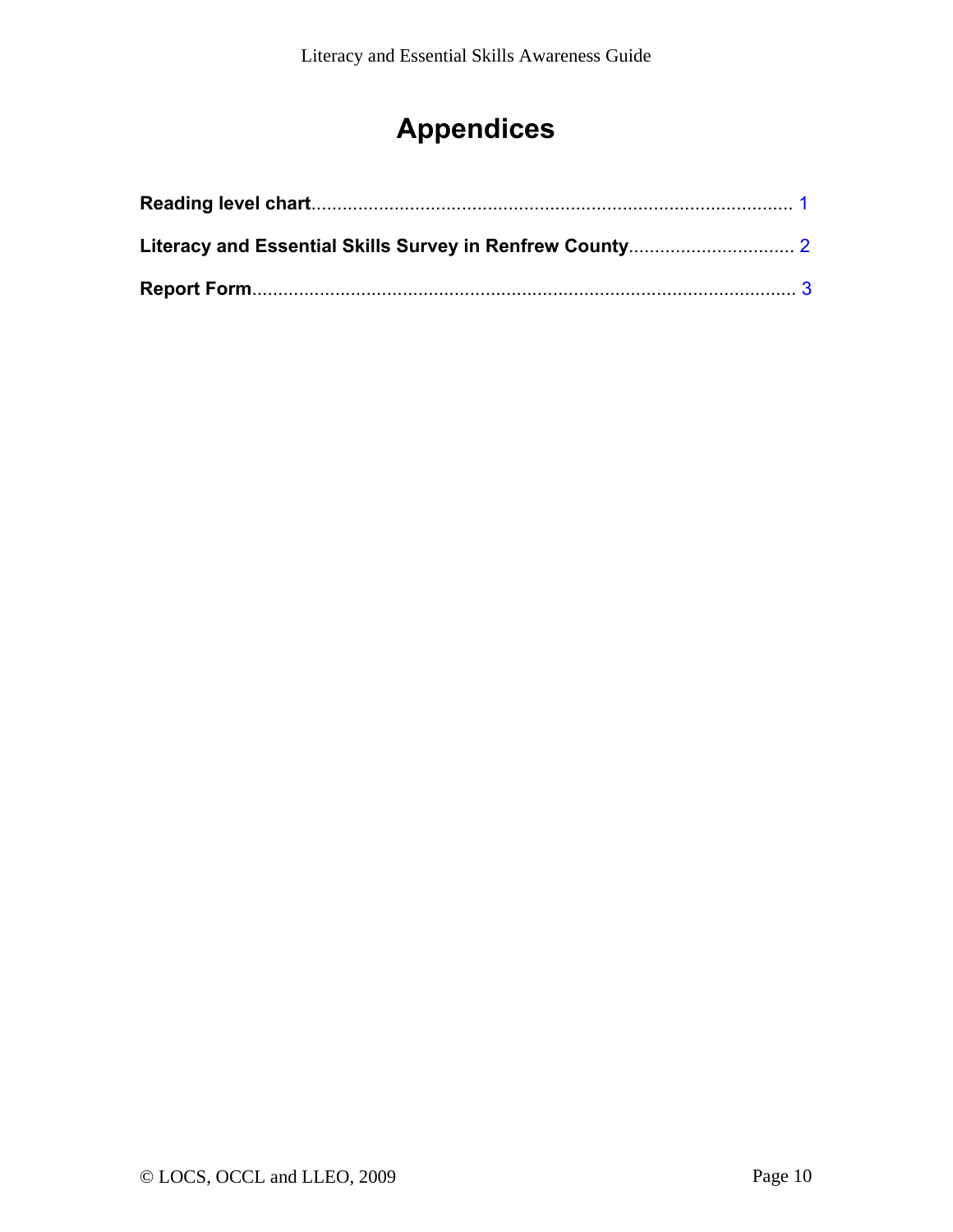#### <span id="page-13-0"></span>**Level One: 4.7 Million Canadian Consumers**

ВАХФИПО ЧАТОИОЖ: ГАО ЖДТ **IIXY GAS MY EIT HJID** ЧЗДО ФЗИУ РТП ГХВФ IS МІХЕД ЧИФЗ

#### **Level Two: Nearly 5.5 Million Canadian Consumers**



CAU TION **WARNING: DAN GER OUS GAS IS FOR MED WHEN** THIS PRO DUCT IS MIX ED **WITH ACID** 

**Levels Three, Four and Five: 11.3 Million Canadian Consumers** 



٠

#### **CAUTION**

**WARNING: DANGEROUS GAS IS FORMED WHEN** THIS PRODUCT IS MIXED **WITH ACID** 

- These 22% of consumers have  $\bullet$ very low reading skills.
- $\bullet$ They may recognize only a familiar word or two in a simple text.
- They may not be able to use  $\bullet$ printed information to make decisions, such as understanding from a label the correct amount of medicine to give a child.
- Shopping and other everyday tasks such as paying utility bills can be difficult or impossible.
- Many use smart ways and excellent memories to cope with life's situations, for example, passing a driver's test.
- These 26% of consumers can only deal with reading material that is written in plain language and is laid out clearly.
- They find new reading tasks  $\bullet$ difficult and long paragraphs of solid print discouraging.
	- Many may not be able to fill out a job application form or a bank deposit slip.
- They believe they can read well but tend not to read unless necessary.
- These 53% of consumers have sufficient reading and arithmetic skills to meet most everyday demands. However, technical jargon in manuals and documents could frustrate them.
- These consumers can however:
	- use the Yellow Pages™
	- write to a manufacturer for information
	- understand basic nutrition and health information
- 33% of all consumers fall into Level Three, a minimum literacy level to understand the information and benefits found in the Canadian marketplace.
- The remaining 20% of consumers ٠ are found in Levels Four and Five and have the skills to understand challenging printed materials.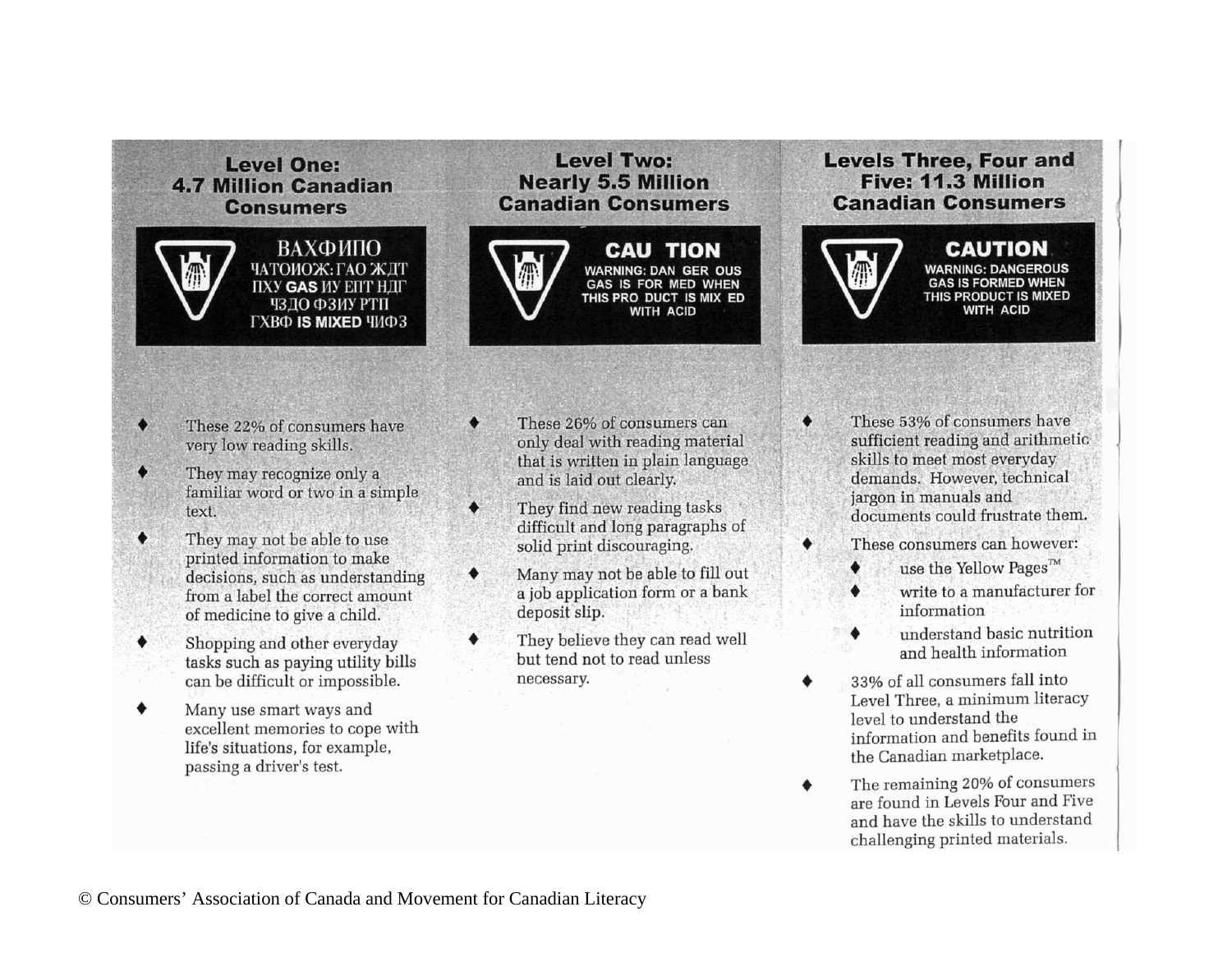<span id="page-14-0"></span>

| Literacy and Essential Skills Survey in Renfrew County |                        |                                                     |                |                                                                   |                               |                               |                |                                       |                         |                   |
|--------------------------------------------------------|------------------------|-----------------------------------------------------|----------------|-------------------------------------------------------------------|-------------------------------|-------------------------------|----------------|---------------------------------------|-------------------------|-------------------|
|                                                        |                        | Are your skills<br>still at that<br>level           |                | <b>LBS Levels</b><br>*note - not<br>measured, above<br><b>LBS</b> |                               |                               |                | Would like to learn or improve skills |                         |                   |
| Age                                                    | <b>Education Level</b> | 12345<br>1 - Forgot everything<br>5 - Know more now | Literacy       | <b>Numeracy</b>                                                   | <b>Reading</b><br><b>Text</b> | <b>Document</b><br><b>Use</b> | <b>Writing</b> | <b>Numeracy</b>                       | Personal<br><b>Mgmt</b> | <b>Technology</b> |
| $16 - 24$                                              | <b>HS</b>              | 5                                                   | LBS 1-2        | <b>LBS 1-2</b>                                                    |                               | $\checkmark$                  |                |                                       |                         |                   |
| $16 - 24$                                              | <b>HS</b>              | $\overline{\mathbf{4}}$                             | $\ast$         | <b>LBS 3-4</b>                                                    | $\checkmark$                  | $\checkmark$                  | $\checkmark$   | $\checkmark$                          | $\checkmark$            | $\checkmark$      |
| 16-24                                                  | HS, some College       | 5                                                   | LBS 3-4        | <b>LBS 1-2</b>                                                    |                               |                               | $\checkmark$   |                                       |                         |                   |
| 25-44                                                  | Gr. 11                 | 3                                                   | <b>OBS</b>     | <b>OBS</b>                                                        |                               |                               | $\checkmark$   | $\checkmark$                          |                         | $\checkmark$      |
| 25-44                                                  | <b>HS</b>              | 4                                                   | LBS 3-4        | <b>LBS 1-2</b>                                                    | $\checkmark$                  | $\checkmark$                  | $\checkmark$   | $\checkmark$                          |                         |                   |
| 25-44                                                  | HS, some College       | $\overline{2}$                                      | $\ast$         | <b>LBS 3-4</b>                                                    |                               | $\checkmark$                  | $\checkmark$   | $\checkmark$                          |                         |                   |
| 25-44                                                  | <b>GED</b>             | 3                                                   | 5/OBS          | <b>LBS 3-4</b>                                                    | $\checkmark$                  | $\checkmark$                  | $\checkmark$   | $\checkmark$                          | $\checkmark$            | $\checkmark$      |
| 25-44                                                  | Gr. 11                 | 3                                                   | LBS 3-4        | <b>LBS 1-2</b>                                                    | $\checkmark$                  | $\checkmark$                  | $\checkmark$   | $\checkmark$                          |                         | $\checkmark$      |
| 25-44                                                  | Post Secondary         | 3                                                   | $\ast$         | $\ast$                                                            |                               |                               | $\checkmark$   | $\checkmark$                          |                         |                   |
| 25-44                                                  | Post Secondary         | $\mathbf{1}$                                        | $\ast$         | <b>LBS 3-4</b>                                                    | $\checkmark$                  | $\checkmark$                  | $\checkmark$   | $\checkmark$                          |                         |                   |
| 25-44                                                  | <b>GED</b>             | 3                                                   | <b>LBS 3-4</b> | LBS 3-4                                                           |                               | $\checkmark$                  |                |                                       |                         | $\checkmark$      |
| 25-44                                                  | Gr.11                  | 4                                                   | <b>LBS 1-2</b> | <b>LBS 1-2</b>                                                    | $\checkmark$                  | $\checkmark$                  | $\checkmark$   | $\checkmark$                          | $\checkmark$            |                   |
| 25-44                                                  | <b>HS</b>              | 3                                                   | <b>LBS 3-4</b> | <b>LBS 1-2</b>                                                    | $\checkmark$                  | $\checkmark$                  | $\checkmark$   | $\checkmark$                          |                         | $\checkmark$      |
| 45-54                                                  | HS/College             | 5                                                   | LBS 3-4        | <b>LBS 3-4</b>                                                    |                               |                               |                |                                       |                         |                   |
| 45-54                                                  | <b>HS</b>              | $\overline{4}$                                      | <b>OBS</b>     | <b>LBS 1-2</b>                                                    | $\checkmark$                  | $\checkmark$                  | $\checkmark$   | $\checkmark$                          | $\checkmark$            | $\checkmark$      |
| 45-54                                                  | HS, some College       | 5                                                   | $\ast$         | LBS 3-4                                                           | $\checkmark$                  | $\checkmark$                  | $\checkmark$   | $\checkmark$                          |                         | $\checkmark$      |

**HS – High School** 

**This clearly illustrates that educational attainment is not equal to having the skills needed to be successful in returning to the workforce or to further education.**